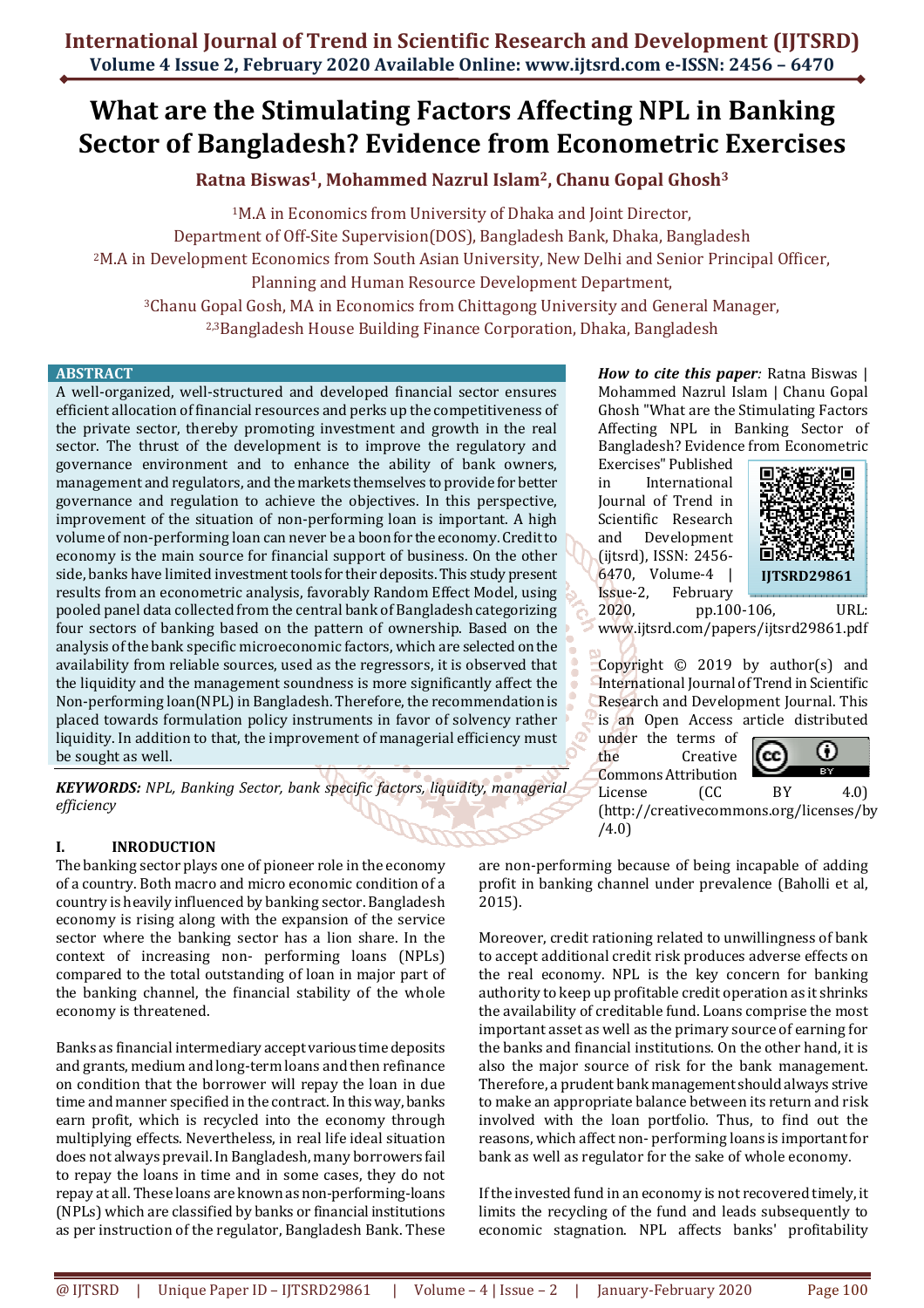adversely because of keeping the provision of classified loans and consequent write-off as bad debts, reduces return on investment (ROI), and disturbs the capital adequacy ratio (CAR). It also increases the cost of capital, widens assets and liability imbalance and upsets the economic value additions (EVA) by banks.

In Bangladesh perspective, before privatization and liberalization, banking activities were directed to disburse credit, according to the government's economic priority, and

hence, little attention was placed to identify the problem loans and making provisions thereon, although there was significant amount of hidden default loans. After 1982, the banking sector of Bangladesh underwent a rapid denationalization and privatization process. Henceforward, private banks were allowed to conduct banking operations in order to increase competition, reasons, the efficiency and productivity of the banking sector (Alexandin and Santoso, 2015).

But due to the various reasons in reality, the efficiency of the banking sector was not improved rather the credit discipline was further eroded. The very frequent and fashionable style of loan defaulting story in banking sector of Bangladesh is loan scam. Recently, a series of scams has started threatening the banking sector in a great way. Sonali Bank loan scam started the episode and is continuing with Bismillah, Basic Bank loan scam and so on in a large scale1. The story of all episodes is almost same and follows a cycle. The short snap of NPL of various banks in middle quarters of fiscal year 2014-2015 was provided in the following chart.



**Figure1.1: Amount of defaulted loan in Bangladesh Banking sector from specified period in FY 2014-2015. Source: Banking Regulation and Policy Department, Bangladesh Bank.** 

## **II. Background of the study:**

The NPL always raises concerns among policy makers. Therefore, the central bank takes various measures to control the increasing volume of classified loans. Bangladesh Bank has also adopted various policies, such as, loan re-scheduling facility, introduction of CIB report, waiver of interest, write off bad loans etc. to check this excessive volume of NPL. But all these initiatives have not still been successful in producing the desired outcome. Although rescheduling reduces the amount of NPL, it cannot be an end in itself. Loan is rescheduled after the damage is already done. Moreover, statistics indicates that only a handful of lucky borrowers get this opportunity. These elite capturing is aggravating the status of NPL in banks and financial institutions. The real solution to this problem can be worked out when the reasons of NPL are known accurately and policies are put in place to prevent a loan from becoming an NPL. Hence, the different dimensions of NPL in Bangladesh deserve an independent analysis from both an academic point of view and a policy perspective. Against this backdrop, this study is an attempt to identify the factors that affect non-performing loan at the different categories banks and financial institutions of Bangladesh specifically the type and period wise NPL.

## **III. Methodology and Analysis:**

l

**Data collection, cross sections and time preference:** For this study, the data are collected mainly from consolidated annual data from central Bank of Bangladesh, Bangladesh Bank quarterly, monthly economic trend and other secondary data sources available in Bangladesh Bank with the preference of time interval from 2005 to 2016 on yearly basis. In those data, the banking sectors are categorized in their kinds of ownership into four types - state-owned commercial banks (SCBs), state-owned development financial institutions (DFIs), private commercial banks (PCBs) and foreign commercial banks (FCBs), which are here taken as the no of cross sections. As the banks-wise data for the desired variables are not published in Bangladesh bank and not availed in other reliable sources as well in the time of study, the sector-wise data are used for data authenticity.

 $11$ Sonali Bank Ltd is the largest a state-owned commercial bank and basic bank is a specialized state owned commercial bank and Bismillah is a private commercial company are found indulged in separate credit scam which has raised public outcry over the country in recent years.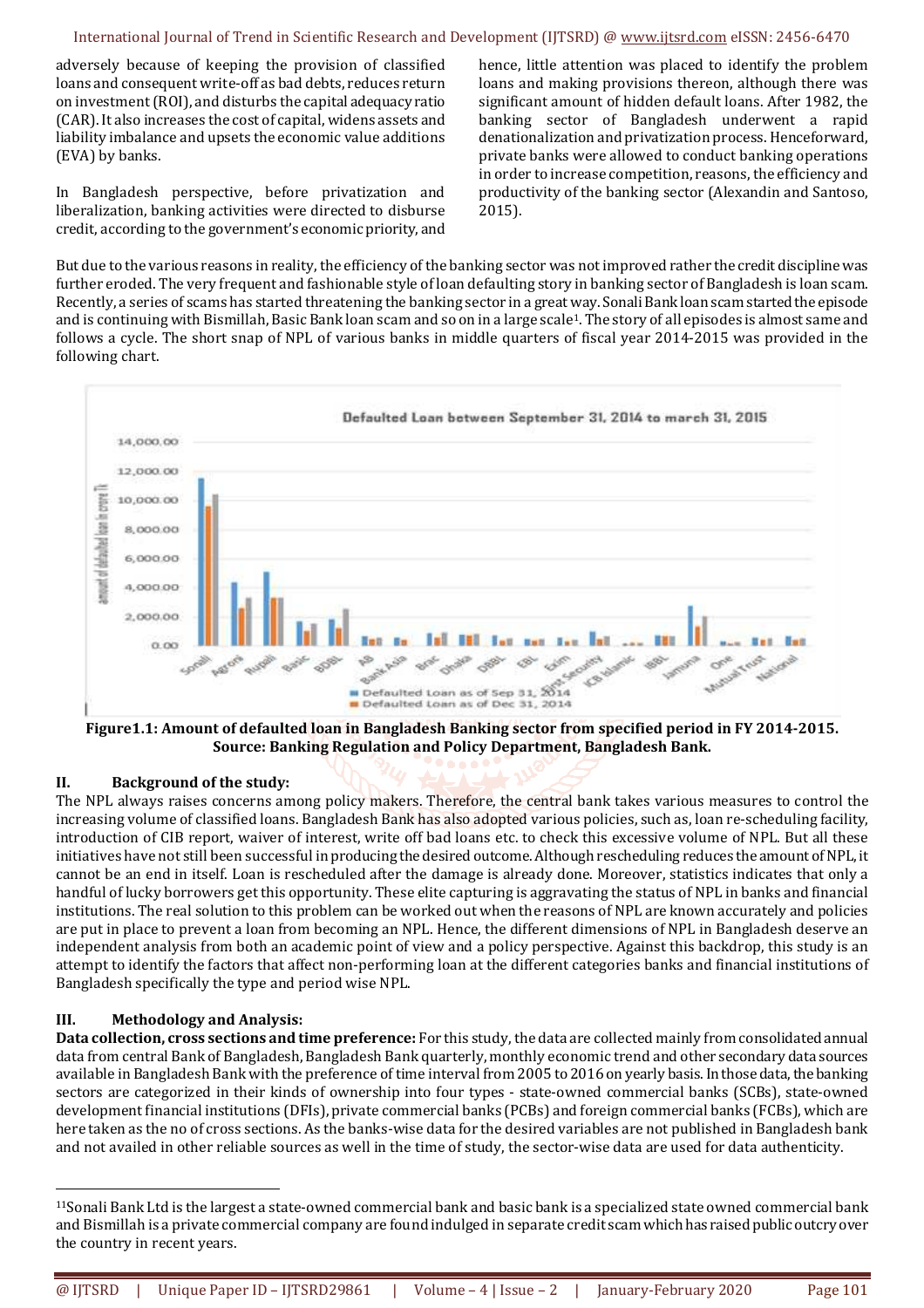**Selection and description of variables:** Literature surveyed for the study shows that the NPL is varying on many factors; primarily two types of factors; bank specific factors (microeconomic) and macroeconomic factors (Curak et al ,2013). The macroeconomic factors such as GDP, inflation, interest rate, real exchange rate, claim to be included in the analysis to trace the stimulating factors of NPL. But the direction of effect of those variables in NPL are not found deciding in literature (Baholli and others, 2015; Alexandin and Santoso, 2015). The influences are multiplied and adjusted with counter and anti-counter actions on NPL. This multiplicity and versatility of the effect of macro-variables is complicated and beyond of scope of the study. Therefore, this study has intended to focus only on some quantifiable Bank specific factors, taken as explanatory variables, such as capital adequacy (CAR), bank size (ASSET), liquidity ratio (LR), Profit to manpower ratio (PM) and expenditure to income ratio (EI) whereas NPL is taken as the dependent variable (regressand). Here, data of 56 banks divided into four sectors (SCB, DFI, PCB and FCB) and the 15 times periods (2005-2016) of balanced panel data in 48 observations.

**Estimation of Model and Empirical Analysis:** For analysis of this panel data, three major types of econometric technique are found in conventional literature provided as follows-



Among the three techniques mentioned above, the REM is used as favored model in this study which is described in the following with variables employed in.

```
NPL_{it} = \beta_{1i} + \beta_2 CAR_{it} + \beta_3 Asset_{it} + \beta_4 LR_{it} + \beta_5 PM_{it} + \beta_6 EI_{it} + U_{it} ... ... ... ... (1)
```
 $i = 1, 2, 3, 4, \dots$ ;  $t = 1, 2, 3, \dots, 15$  years.

Here,  $\beta_{1i}$  is not fixed rather is assumed to be random variable with mean value of  $\beta_1$  where

β1i = β1 **+εi……………… (ii)**

 $\beta_{1i}$  = Intercept value for individual bank.  $\varepsilon_i$  = Random error term with (0,  $\sigma$ 2).

The desired equation of the model is found by substituting (ii) into (i)

 $NPL_{it} = \beta_1 + \varepsilon i + \beta_2 CAR_{it} + \beta_3 Asset_{it} + \beta_4 LR_{it} + \beta_5 PM_{it} + \beta_6 EI_{it} + U_{it} ...$  (ii) 2

## where  $W_{ii} = g_i + U_{ii}$ .

l

At first, the Pooled Ordinary Least Square (POLS) method is used to regress the variables. After Pooled OLS, it is found that the variable CAR, Size, LR, PM are statistically significant. Only EI has shown the statistically insignificant value. Even R2- value is less than the Durbin-Watson statistics.

However, the problem here, the banking sectors individually are not distinguished. It is assumed that all the banking sectors are same in case of Pooled OLS method, there is a possibility of having the correlation between the error term and the some of the regressors in the model. Hence, it is needed the test to accept or reject the null hypothesis; the differential intercepts are equal to zero. It is seen that the differences are in banking sector is not equal to zero. Therefore, given the circumstances, the Pooled OLS cannot be considered as desirable technique.

In case of Fixed effect method (FEM), it has been found that the statistically significant variables are only two. These are LR and EI. Interestingly, the results obtained from the Random effect method (RAM) has shown the same manner as the Fixed effect method. The variables LR and EI are the only significant in RAM too. Even, the trend, the sign of variables is same in both cases. To accept the result between FEM (Fixed effect model) and REM (Random effect model) the Hausman Test has been carried out. In case of Hausman test, the null hypothesis was 'FEM & REM estimators do not differ substantially'.

 $2 \epsilon_i$  = Cross- section random error,  $\mathbf{u}_{\hat{\mathbf{n}}}$  = Idiosyncratic random error, NPL= Non Performing Loan, CAR= Capital adequacy ratio, Asset= Size of the bank on asset basis, LR= Liquidity, PM= Profit to Manpower Ratio, EI = Expenditure to Income ratio.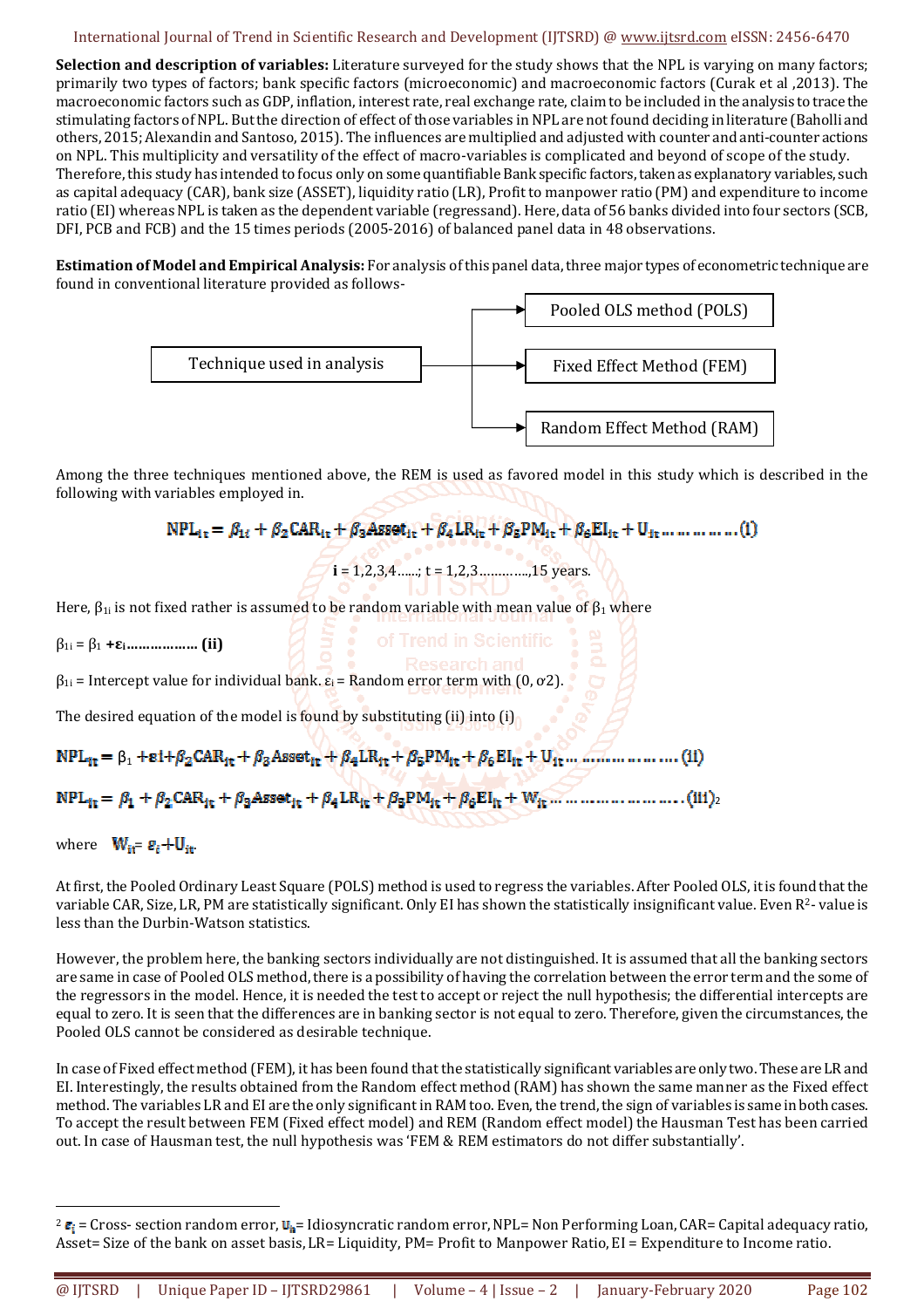

**Figure3.1: The result of Hausman test showing the differences between the values of coefficients is insignificant.** 

Since the estimated Chi-square value is not statistically significant, the null hypothesis has been accepted that there is no significant difference in the estimated co-efficient of the two models. It seems, there is no substantial correlation between the error term and one or more regressors. Hence, we can accept the random effects model in disfavor of the fixed effect model. It is also noted that in the last part of table of the Hausman test the value of any coefficient isn't significantly different in the two models.

## **IV. Explanation of the result:**

Now, it is needed to discuss the behavior of variables in the REM model. At first, the less value of R<sup>2</sup> than that of DW removes the possibility of spurious regression. Therefore, the result found from this regression analysis is consistent.



#### **Figure4.1: The sign and value of coefficients affecting NPL are found from three types of equation in panel data analysis**

Among the five explanatory variables, LR and EI has been found influencing the NPL significantly. The influences of other three variables are not significant in this analysis. It has been come out that the LR is positively related to the NPL. It is quite similar to many studies in the literature (Vantansever & Stepsen, 2013; Curak et al 2013). The implication is that the more liquidity of bank, the more tendency to disbursing credit (Investopedia, 2017). Banks feel pressure to accept more credit proposals in case of excess liquidity. As a result, the selection of right borrower is not always ensured. The scope of adverse selection is increased in the way of desperate investing mode of banking arisen from the extra liquidity.



**Figure4.2: The sign and the value of the stimulating (explanatory) variables affecting NPL, the dependent variable with probability of significance**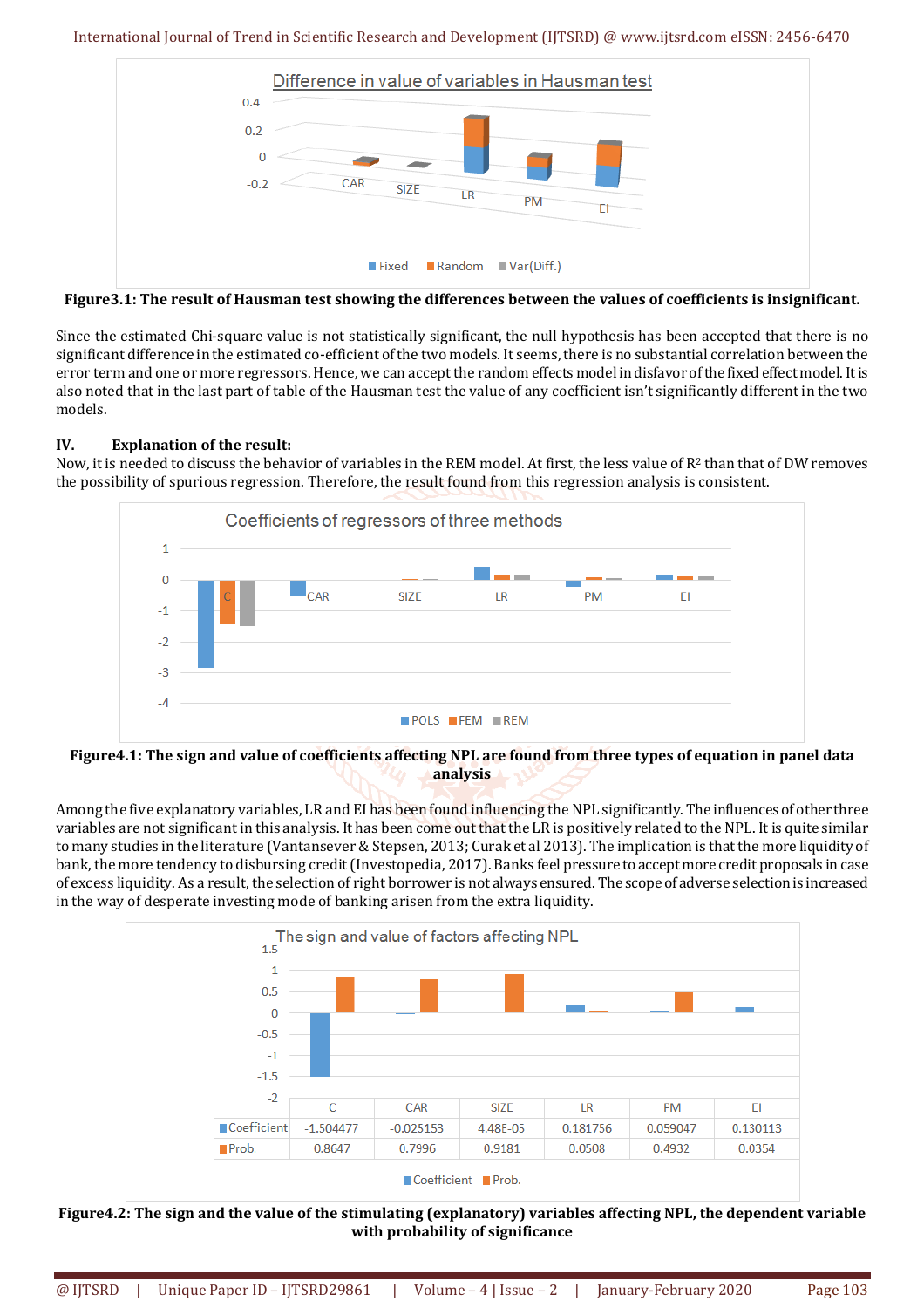The second significant variable is the EI. It is very interesting and intuitive in this analysis. EI is taken as one indicator of management soundness. As much as the expenditure is incurred against the income, as much as the worse in management efficiency. Hence, the positive relation of EI with the NPL implies that the lack of quality management deteriorates the situation of NPL in the banking sectors. The efficiency of management covers many issues from the sanctioning to the closing of the loan. How much the credit worthiness of information of the borrowers, minimizing the information asymmetry and adverse selection, assigning the skilled manpower in recovery team, policy of recovery etc.

#### **V. Conclusion and Recommendation:**

Banking as an emerging sector is enhancing its coverage with the expansion of the service sector in the development of the capitalist mode of economy in the country. However, the sector endowed with low profitability and inadequate capital base is a concern for recent years. The cause behind the scenario lies in the ever-increasing accumulation of high percentage of non-performing loan over a long period. It needs to mention that management of NPL must be multipronged with different strategies pursued at the different stages. Therefore, it should be investigated to trace out the root cause of the NPL to manage it effectively. In this study, the accepted model shows that among the selective bank specific microeconomic variables, the liquidity ratio and the expenditure to income ratio are found to be significantly affecting the non-performing loan in Bangladesh banking sector.

The more liquidity of asset of bank encourage to invest more  $\Box$  E in the which gear up the non-performing loan. But the more value of CAR reduces the trend of NPL (Das and Ghosh, 2007). From this twist, it is inferred that the policy instrument ought to be taken to increase the solvency of bank not the liquidity only. Another significant ratio in the study found is the expenditure to income ratio which is more intuitive. As the earlier discussion, the ratio is considered as the index of management soundness or in other word the efficiency, so arc [5] Curak, M., Pepur, S., and Poposki, K., (2013). the sounder or more efficient management can effectively lopmer reduce the NPL in bank. Therefore, it is recommended to adopt policy supports to upgrade the managerial/executive 2456-64 efficiency of banking sector.

#### **Acknowledgement:**

We are expressing gratitude to the people who extended their enormous co-operation in completing study especially to **Professor Dr. Nazma Begum and Mahtab Uddin**  Faculty, Department of Economics, University of Dhaka for their constructive suggestions and valuable comments.

We are also thankful to our offices namely Bangladesh Bank (BB) and Bangladesh House Building Finance Corporation (BHBFC) for giving us the valuable scope for carrying on the research work as well as providing source of data.

However, any mistake committed, solely remains on the weakness of the author.

#### Finally, unbounded gratitude towards our family for their sacrifice in continuing the research work.

#### **Reference:**

- [1] Aleandri, M. B., and Santoso T. I., (2015) "Nonperforming loan: Impact of Internal and External Factor (Evidence in Indonesia*)" International Journal of Humanities and Social Science Invention*, vol.4.Jannuary 2015.
- [2] Asfaw A. S., Bogale, H. N., and Teame, T. T., (2016). "Factors affecting non-performing loans: Case study on Development Bank of Ethiopia Central Region" *International Journal of Scientific and Research Publication,* Vol.6. Issue 5, May 2016.
- [3] Baholli, F., Dika, I., MSc. and Xhabija, G., (2015). "Analysis of Factors that Influence Non-Performing Loans with Econometric Model: Albanian Case" *Mediterranean Journal of Social Sciences,* Volume 6(1), January 2015.
- [4] Cheng, M. C., Lee C., Pham, Q. N. T. and Chen, H. Y., (2016). "Factors affect NPL in Taiwan Banking Industry" *Journal of Accounting, Finance and Economics*, **e** vol.6 No.1. March 2016.

"Determinants of non-performing loans - evidence from Southeastern European banking systems- *Banks and Bank Systems*, Volume 8(1), April 2013.

- [6] Investopedia, 2017. http://www.investopedia.com/terms/o/overallliquidity-ratio.asp#ixzz4lm4CFpaA)8.
- [7] Investopedia,2017.,http://www.investopedia.com/arti cles/investing/100313/financial-analysis-solvency-vs liquidity ratios.asp#ixzz4lm2GdSeh
- [8] Nkurrunah, N., (2014). "Factors affecting nonperforming loans: A case study of commercial Bank of Africa-CBA (Kenya), Chandaria School of Business, *United States International University-Africa*, Summer -2014.

## **APPENDIX**

#### **Results of econometric equations:**

| 1. Pooled OLS Method |       |
|----------------------|-------|
|                      | Dener |

| Total panel (balanced) observations: 48 |  |  |
|-----------------------------------------|--|--|
|                                         |  |  |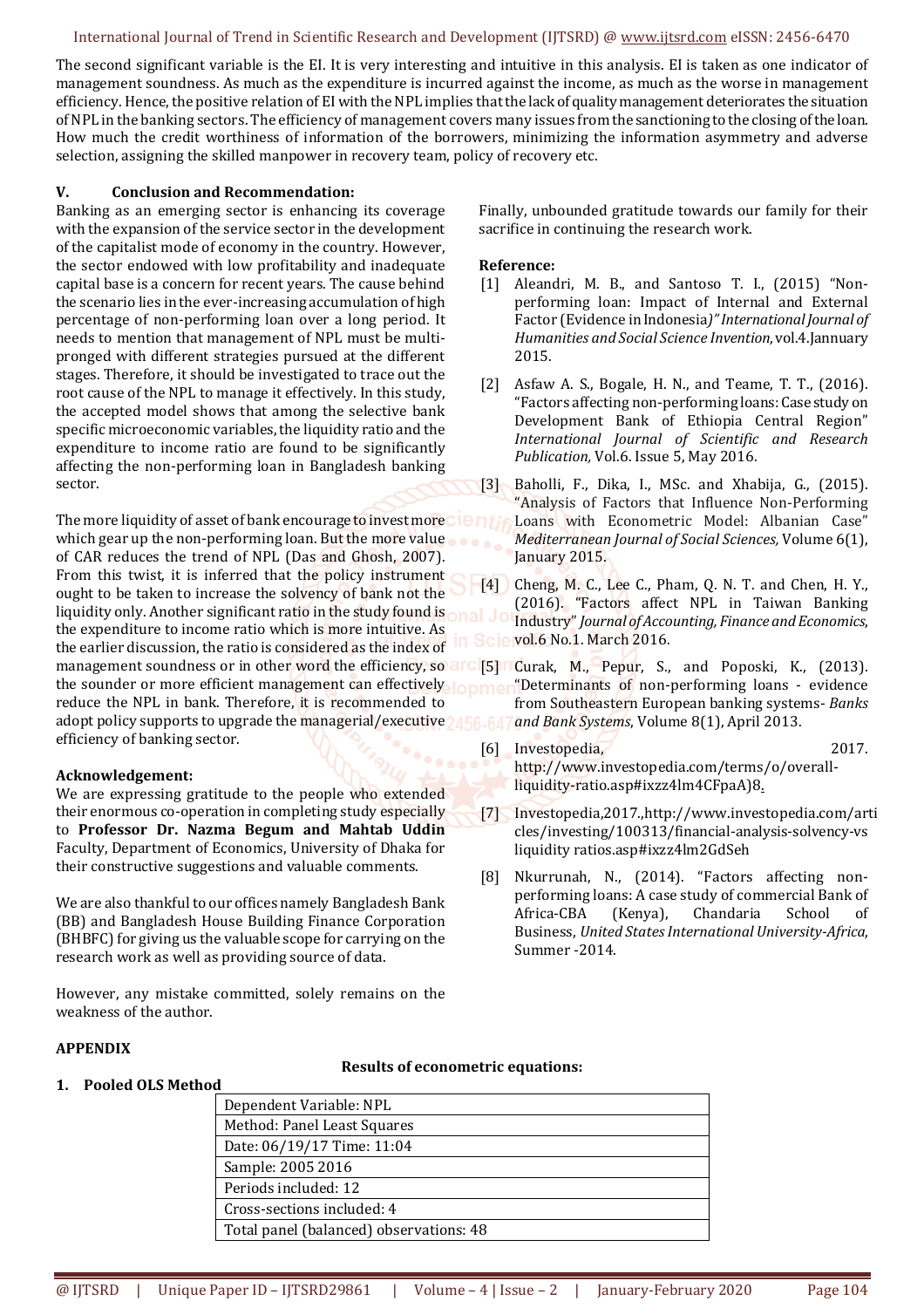| Variable           | Coefficient | <b>Std. Error</b>     | t-Statistic | Prob.    |
|--------------------|-------------|-----------------------|-------------|----------|
| C                  | $-2.843418$ | 9.989555              | $-0.284639$ | 0.7773   |
| CAR                | $-0.519050$ | 0.128538              | $-4.038100$ | 0.0002   |
| SIZE               | $-0.001444$ | 0.000521              | $-2.769548$ | 0.0083   |
| LR                 | 0.425313    | 0.113627              | 3.743058    | 0.0005   |
| PM                 | $-0.214312$ | 0.086346              | $-2.482012$ | 0.0171   |
| EI                 | 0.173893    | 0.097193              | 1.789145    | 0.0808   |
|                    |             |                       |             |          |
| R-squared          | 0.754463    | Mean dependent var    |             | 14.26458 |
| Adjusted R-squared | 0.725233    | S.D. dependent var    |             | 11.01933 |
| S.E. of regression | 5.776143    | Akaike info criterion |             | 6.461818 |
| Sum squared resid  | 1401.281    | Schwarz criterion     |             | 6.695718 |
| Log likelihood     | $-149.0836$ | Hannan-Quinn criter.  |             | 6.550209 |
| F-statistic        | 25.81077    | Durbin-Watson stat    |             | 0.810724 |
| Prob(F-statistic)  | 0.000000    |                       |             |          |

#### **2. Fixed Method:**

| Dependent Variable: NPL                 |                    |                       |             |          |  |
|-----------------------------------------|--------------------|-----------------------|-------------|----------|--|
| Method: Panel Least Squares             |                    |                       |             |          |  |
| Date: 06/19/17 Time: 11:07              |                    |                       |             |          |  |
| Sample: 2005 2016                       |                    |                       |             |          |  |
| Periods included: 12                    |                    |                       |             |          |  |
| Cross-sections included: 4              |                    |                       |             |          |  |
| Total panel (balanced) observations: 48 |                    |                       |             |          |  |
| <b>Variable</b>                         | <b>Coefficient</b> | <b>Std. Error</b>     | t-Statistic | Prob.    |  |
| C                                       | $-1.457129$        | 6.326377              | $-0.230326$ | 0.8190   |  |
| Φ<br>CAR                                | $-0.003076$        | 0.099337              | $-0.030962$ | 0.9755   |  |
| <b>SIZE</b>                             | 4.77E-05           | 0.000436              | 0.109606    | 0.9133   |  |
| LR                                      | 0.176099           | 0.090683              | 1.941916    | 0.0534   |  |
| <b>PM</b>                               | 0.080126           | 0.086985              | 0.921146    | 0.3626   |  |
| EI                                      | 0.126777           | 0.059927              | 2.115539    | 0.0408   |  |
| <b>Effects Specification</b>            |                    |                       |             |          |  |
| Cross-section fixed (dummy variables)   |                    |                       |             |          |  |
| R-squared                               | 0.918418           | Mean dependent var    |             | 14.26458 |  |
| Adjusted R-squared                      | 0.901683           | S.D. dependent var    |             | 11.01933 |  |
| S.E. of regression                      | 3.455172           | Akaike info criterion |             | 5.484982 |  |
| Sum squared resid                       | 465.5904           | Schwarz criterion     |             | 5.835833 |  |
| Log likelihood                          | $-122.6396$        | Hannan-Quinn criter.  |             | 5.617569 |  |
| F-statistic                             | 54.88068           | Durbin-Watson stat    |             | 0.942663 |  |
| Prob(F-statistic)                       | 0.000000           |                       |             |          |  |

#### **3. Random method**

| Dependent Variable: NPL                               |
|-------------------------------------------------------|
| Method: Panel EGLS (Cross-section random effects)     |
| Date: 06/19/17 Time: 11:16                            |
| Sample: 2005 2016                                     |
| Periods included: 12                                  |
| Cross-sections included: 4                            |
| Total panel (balanced) observations: 48               |
| Wansbeek and Kapteyn estimator of component variances |